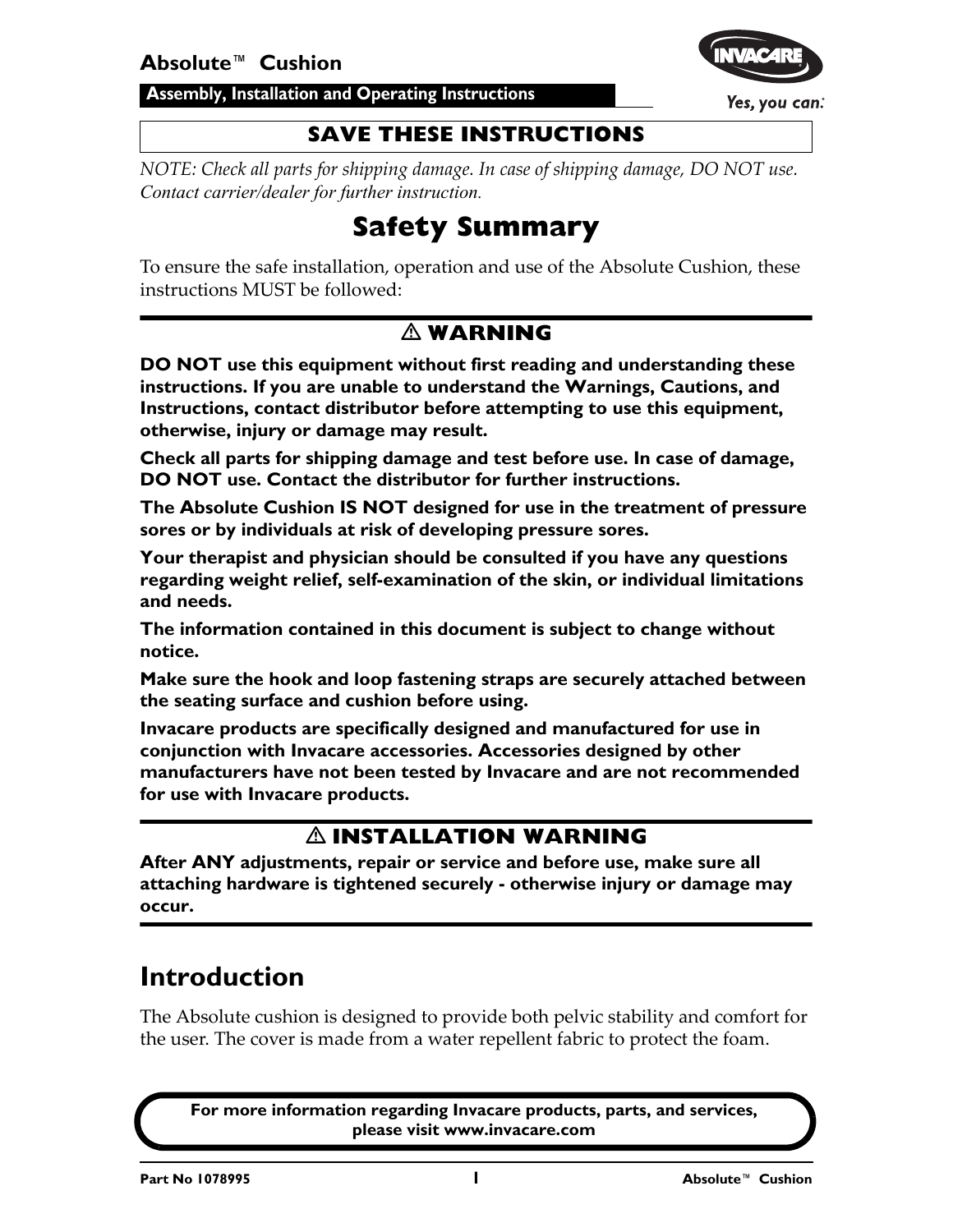### <span id="page-1-0"></span>**Attaching the Cushion to the Seating Surface**

*NOTE: For this procedure, refer to [FIGURE 1](#page-2-0).*

The cushion attaches to the wheelchair seating surface using hook and loop fastening straps.

#### **Cushion Cover**

The bottom of the cushion cover is equipped with two strips of the loop portion of the fastening strap.

Attached to the loop portion are two strips of double-sided hook.

#### **Wheelchair Seating Surface**

- 1. Determine whether the wheelchair seating surface has hook or loop attachment strips.
- 2. If the wheelchair has loop attachment strips, verify that the double sided hook strips are securely attached to the loop attachment strips on the bottom of the cushion.

*NOTE: The zipper on the cushion should face rearward.*

- 3. Align the front edge of the cushion with the front edge of the seating surface.
- 4. Secure the cushion to the seating surface, making sure that the double sided hook is securely attached to the strips of loop on the cushion cover and the chair.

#### **WARNING**

**Make sure the hook and loop fastening straps are securely attached between the seating surface and cushion before using. If the cushion is not secured to the wheelchair seating surface, exercise caution when transferring in and out of the wheelchair.**

- 5. If the wheelchair has hook attachment strips, remove the double sided hook strips from the cushion.
- 6. Align the front edge of the cushion with the front edge of the seating surface.
- 7. Secure the cushion to the seating surface, making sure that the strips of loop on the cushion cover are securely attached to the strips of hook on the chair.
- 8. If the wheelchair seating surface has neither hook or loop attachment strips, remove the double sided hook from the bottom of the cover.
- 9. Align the front edge of the cushion with the front edge of the seating surface.
- 10. Place the cushion on the wheelchair seating surface.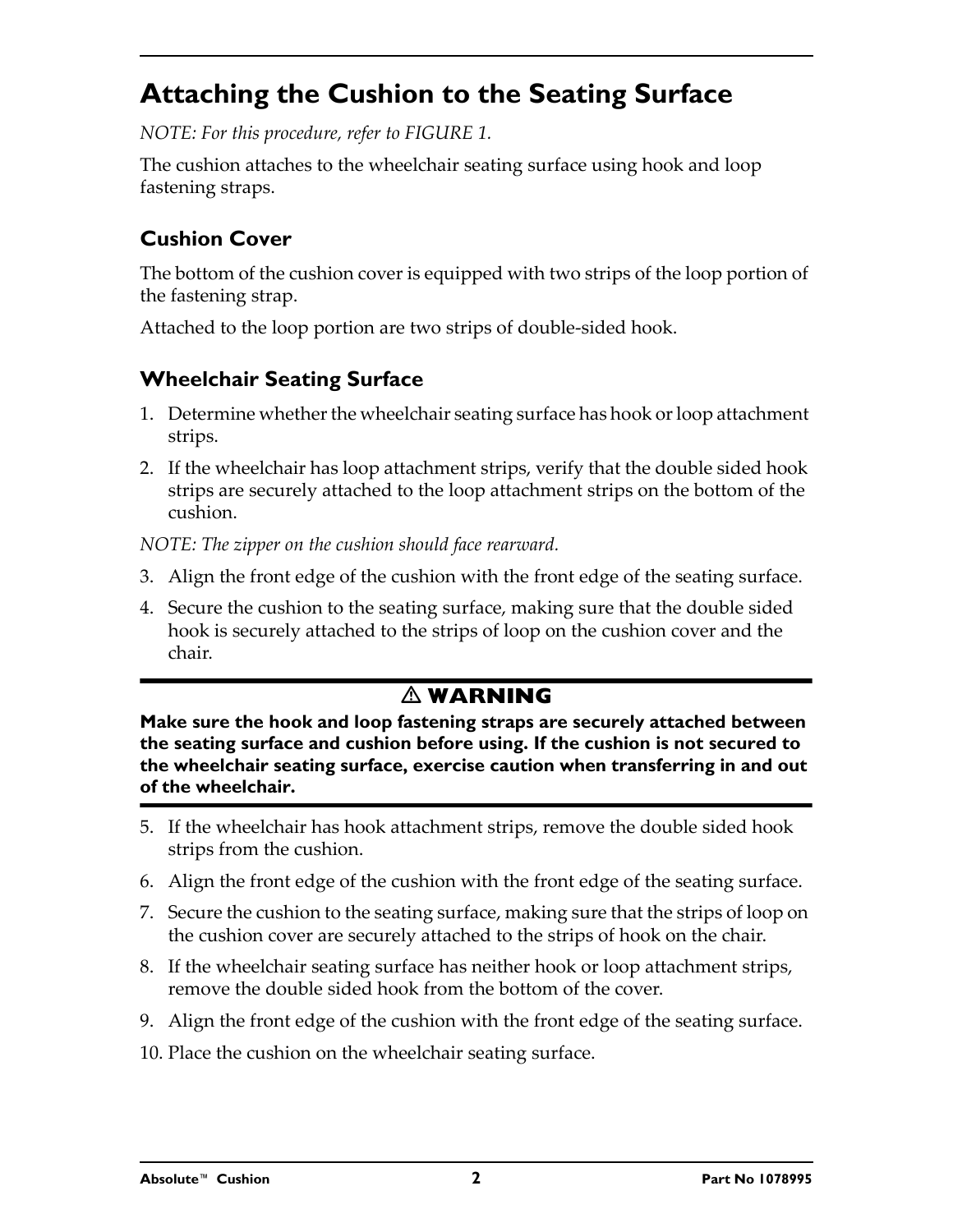

**FIGURE 1** [Attaching the Cushion to the Seating Surface](#page-1-0)

### <span id="page-2-0"></span>**Use of the Absolute Cushion**

If the user finds the cushion uncomfortable or finds it difficult to maintain a stable position, the following checks should be made:

- 1. If the user weighs more than 250 lbs. (113.4 kg), verify that he or she is not compressing the foam such that it is not providing support and pressure relief.
- 2. Verify that the cushion is oriented properly. The back of the molded foam is marked with the word, "BACK". When the cover is properly installed, the zipper will be at the back.
- 3. If the cushion is old, it may not be capable of providing support and should be replaced.

## **Cover**

### **CAUTION**

**The cover is designed to protect the foam against a user's incontinence and to provide fire retardency so the cushion must not be used without its cover. If the cover is torn, it must be replaced.**

## **Cleaning**

### **CAUTION**

**Machine wash cold. Gentle cycle. Mild detergent. NO fabric softeners or bleach. Tumble dry low or air dry.**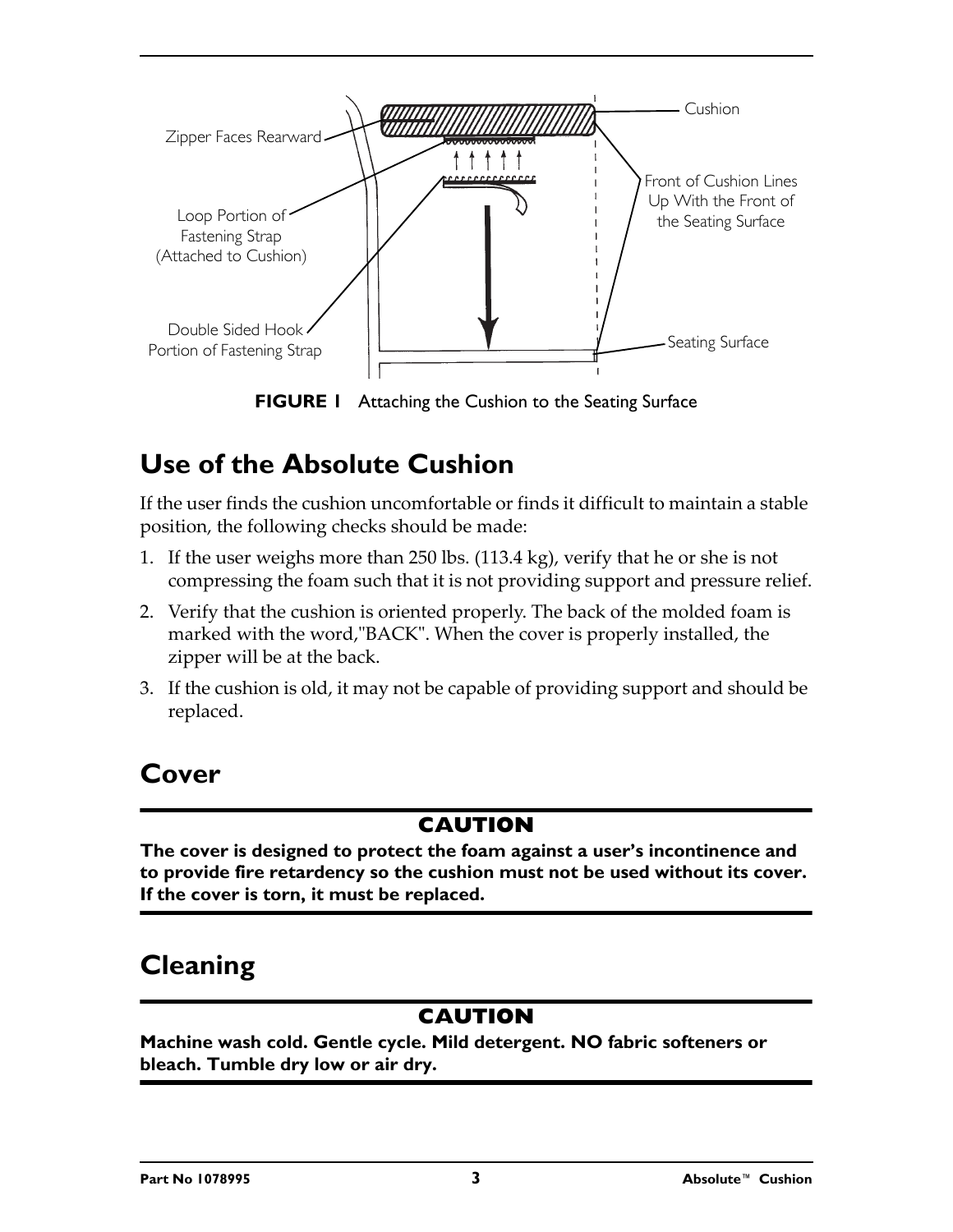## **Cushion**

#### **CAUTION**

**Wipe down surfaces with a slightly dampened cloth. DO NOT submerge cushion in water. If cushion foam becomes contaminated because of incontinence, it should be replaced because the foam is absorbent and cannot be cleaned.**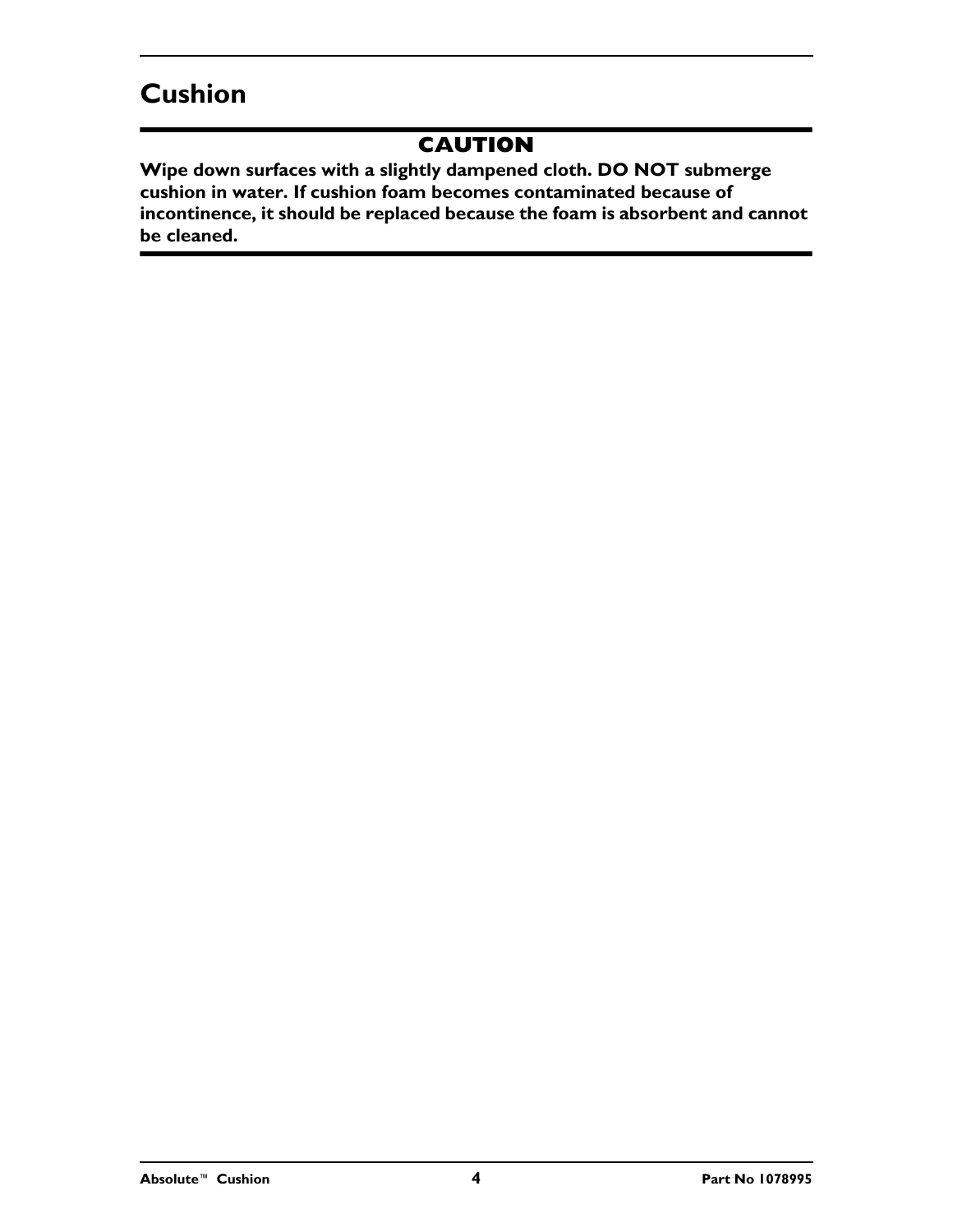# **UNITED STATES LIMITED WARRANTY**

#### **PLEASE NOTE: THE WARRANTY BELOW HAS BEEN DRAFTED TO COMPLY WITH FEDERAL LAW APPLICABLE TO PRODUCTS MANUFACTURED AFTER JULY 4, 1975.**

**This warranty is extended only to the original purchaser/user of our products.**

**This warranty gives you specific legal rights and you may also have other legal rights which vary from state to state.**

**Invacare warrants its product to be free from defects in materials and workmanship for the period of one (1) year of use by original purchaser. All covers are warranted for 90 days only. If within such warranty period any such product shall be proven to be defective, such product shall be repaired or replaced, at Invacare's option. This warranty does not include any labor or shipping charges incurred in replacement part installation or repair of any such product. Invacare's sole obligation and your exclusive remedy under this warranty shall be limited to such repair and/or replacement.**

**For warranty service, please contact the dealer from whom you purchased your Invacare product. In the event you do not receive satisfactory warranty service, please write directly to Invacare at the address on the back cover. Provide dealer's name, address, model number, and the date of purchase, indicate nature of the defect and, if the product is serialized, indicate the serial number.**

**Invacare Corporation will issue a return authorization. The defective unit or parts must be returned for warranty inspection using the serial number, when applicable, as identification within thirty (30) days of return authorization date. DO NOT return products to our factory without our prior consent. C.O.D. shipments will be refused; please prepay shipping charges.**

**LIMITATIONS AND EXCLUSIONS: THE FOREGOING WARRANTY SHALL NOT APPLY TO SERIAL NUMBERED PRODUCTS IF THE SERIAL NUMBER HAS BEEN REMOVED OR DEFACED, PRODUCTS SUBJECT TO NEGLIGENCE, ACCIDENT, IMPROPER OPERATION, MAINTENANCE OR STORAGE, COMMERCIAL OR INSTITUTIONAL USE, PRODUCTS MODIFIED WITHOUT INVACARE'S EXPRESS WRITTEN CONSENT INCLUDING, BUT NOT LIMITED TO, MODIFICATION THROUGH THE USE OF UNAUTHORIZED PARTS OR ATTACHMENTS; PRODUCTS DAMAGED BY REASON OF REPAIRS MADE TO ANY COMPONENT WITHOUT THE SPECIFIC CONSENT OF INVACARE, OR TO A PRODUCT DAMAGED BY CIRCUMSTANCES BEYOND INVACARE'S CONTROL, AND SUCH EVALUATION WILL BE SOLELY DETERMINED BY INVACARE. THE WARRANTY SHALL NOT APPLY TO PROBLEMS ARISING FROM NORMAL WEAR OR FAILURE TO ADHERE TO THESE INSTRUCTIONS.**

**THE FOREGOING EXPRESS WARRANTY IS EXCLUSIVE AND IN LIEU OF ANY OTHER WARRANTIES WHATSOEVER, WHETHER EXPRESS OR IMPLIED, INCLUDING THE IMPLIED WARRANTIES OF MERCHANTABILITY AND FITNESS FOR A PARTICULAR PURPOSE, AND THE SOLE REMEDY FOR VIOLATIONS OF ANY WARRANTY WHATSOEVER, SHALL BE LIMITED TO REPAIR OR REPLACEMENT OF THE DEFECTIVE PRODUCT PURSUANT TO THE TERMS CONTAINED HEREIN, THE APPLICATION OF ANY IMPLIED WARRANTY WHATSOEVER SHALL NOT EXTEND BEYOND THE DURATION OF THE EXPRESS WARRANTY PROVIDED HEREIN. INVACARE SHALL NOT BE LIABLE FOR ANY CONSEQUENTIAL OR INCIDENTAL DAMAGES WHATSOEVER.**

**THIS WARRANTY SHALL BE EXTENDED TO COMPLY WITH STATE/PROVINCIAL LAWS AND REQUIREMENTS.**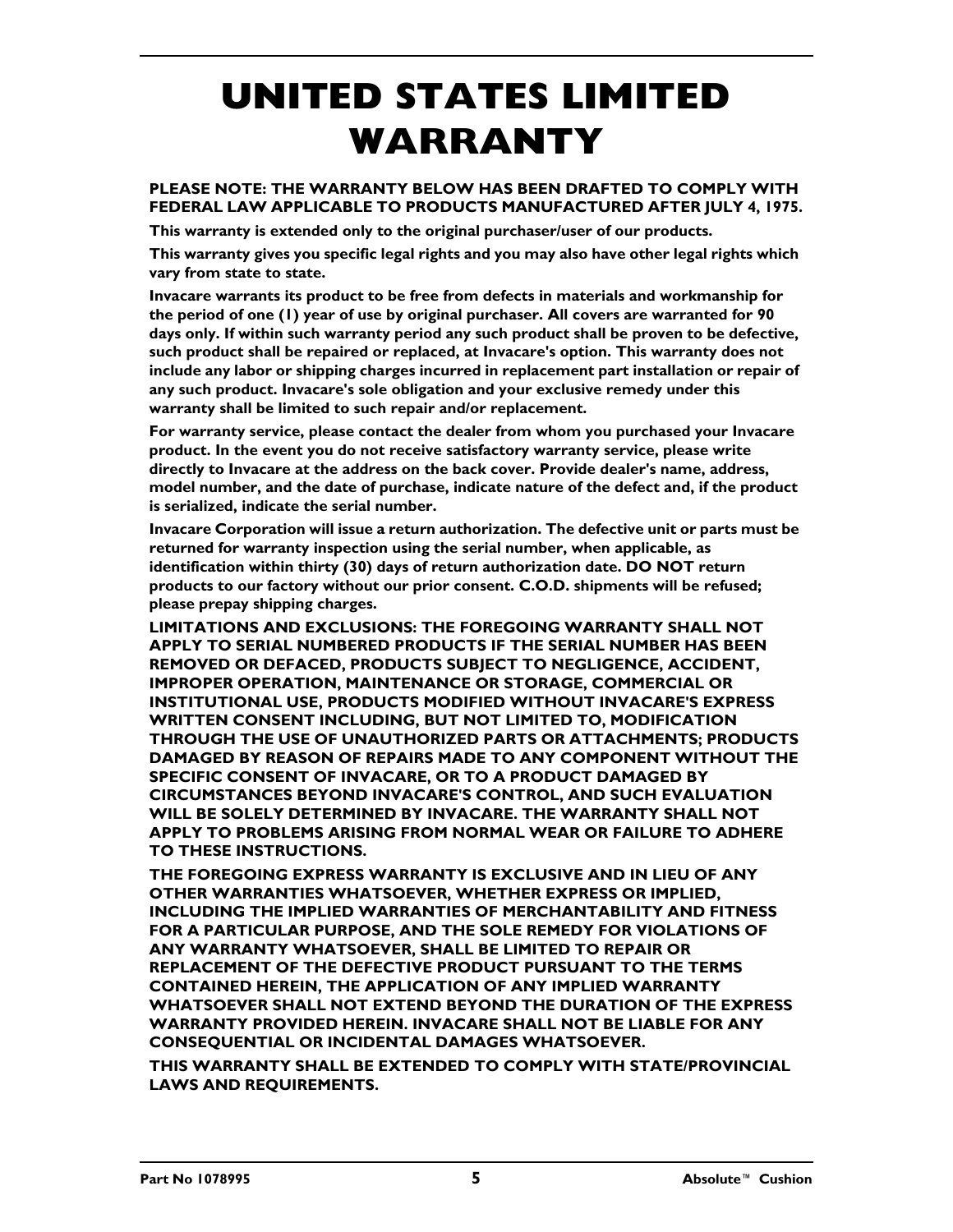Instruction pour l'assemblage, l'installation et dontionnement



Yes, you can:

#### **CONSERVER CES INSTRUCTIONS**

*NOTE: Vérifier SI LES PIÈCES ont été endommagées pendant le transport. Le cas échéant, NE PAS utiliser. Contacter le transporteur /fournisseur pour plus d'instructions.*

## **RÉSUMÉ DE SÉCURITÉ**

Afin d'assurer une installation, un fonctionnement et une utilisation sécuritaires du coussin Absolute, ces instructions DOIVENT être suivies.

### **AVERTISSEMENT**

**NE PAS utiliser cet équipement sans d'abord avoir lu et compris ces instructions. Si vous ne comprenez pas les avertissements, les notes attention et les instructions, contacter un distributeur avant de tenter d'utiliser cet équipement, sans quoi des blessures et des dommages peuvent survenir.** 

**Vérifier si les pièces ont été endommagées pendant le transport et tester avant utilisation. En cas de dommages, NE PAS utiliser. Contacter le distributeur pour plus d'instructions.**

**Le coussin Absolute N'EST PAS conçu pour le traitement des plaies de lit ou pour les personnes susceptibles de développer des plaies de lit.** 

**Votre thérapeute et votre médecin devraient être consultés si vous avez des questions concernant le soulagement du poids, l'auto-examen de la peau ou vos limites personnelles et vos besoins.**

**L'information contenue dans ce document est sujette à modification sans préavis.**

**S'assurer que les bandes à boucles et à crochets soient bien fixées entre la surface du siège et le coussin, avant l'utilisation.** 

**Les produits Invacare sont conçus et fabriqués spécialement pour être utilisés avec les accessoires Invacare. Invacare n'a pas testé les accessoires conçus par d'autres fabricants et déconseille leur utilisation avec ses produits.** 

#### **AVERTISSEMENT POUR L'INSTALLATION**

**Après TOUT réglage, réparation ou entretien et avant utilisation, s'assurer que la quincaillerie de fixation est bien fixée, sans quoi des blessures ou des dommages peuvent survenir.** 

### **Introduction**

Le coussin Absolute est conçu pour assurer la stabilité pelvienne et le confort de l'utilisateur. Le revêtement est fait d'un tissu imperméable pour protéger la mousse.

**Pour plus de renseignements sur les produits, les pièces et les services de Invacare, visiter le site web www.invacare.com**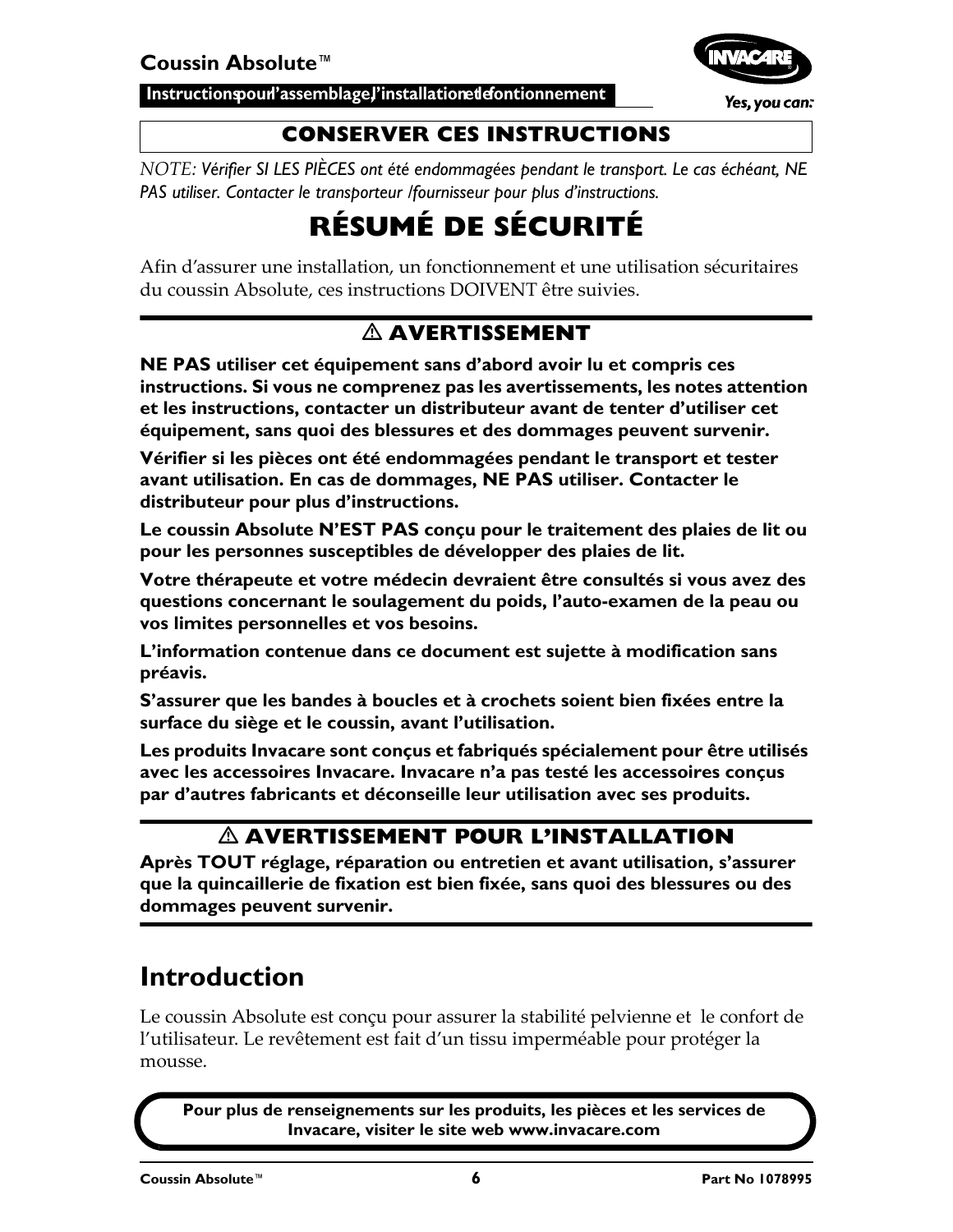### <span id="page-6-0"></span>**Fixer le coussin à la surface du siège**

*NOTE: consultez la [FIGURE 1](#page-7-0) pour cette procédure.*

Le coussin se fixe à la surface du siège du fauteuil à l'aide de bandes d'attache à boucles et à crochets.

#### **Revêtement du coussin**

Le fond du revêtement du coussin est muni de deux bandes d'attache à boucles. Deux bandes à crochets double face sont fixées aux bandes à boucles.

#### **Surface pour s'asseoir du fauteuil**

- 1. Vérifier si la surface du siège du fauteuil est munie de bandes à boucles ou à crochets.
- 2. Si le fauteuil est muni de bandes à boucles, vérifier si les bandes à crochets double face sont bien fixées sur les bandes à boucles du fond du coussin.

*NOTE: Le fermeture éclair du coussin doit être orientée vers l'arrière.*

- 3. Aligner le devant du coussin avec le rebord avant de la surface du siège.
- 4. Fixer le coussin à la surface du siège en s'assurant que les bandes à crochets double face sont bien fixées aux bandes à boucles du revêtement du coussin et du fauteuil.

### **AVERTISSEMENT**

**S'assurer que les bandes à boucles et à crochets sont bien fixées entre la surface du siège et le coussin, avant utilisation. Si le coussin n'est pas bien fixé à la surface du siège du fauteuil, faire preuve de prudence au moment de transférer dans ou hors du fauteuil.**

- 5. Si le fauteuil n'a pas de bandes à crochets, enlever les bandes à crochets double face du coussin.
- 6. Aligner le devant du coussin avec le rebord avant de la surface du siège.
- 7. Fixer le coussin à la surface du siège en s'assurant que les bandes à boucles du coussin sont bien fixées aux bandes à crochets du fauteuil.
- 8. Si la surface du siège du fauteuil n'a pas de bandes à crochets ou à boucles, enlever la bande à crochets double face du revêtement.
- 9. Aligner le devant du coussin avec le rebord avant de la surface du siège.
- 10. Placer le coussin sur la surface du siège du fauteuil.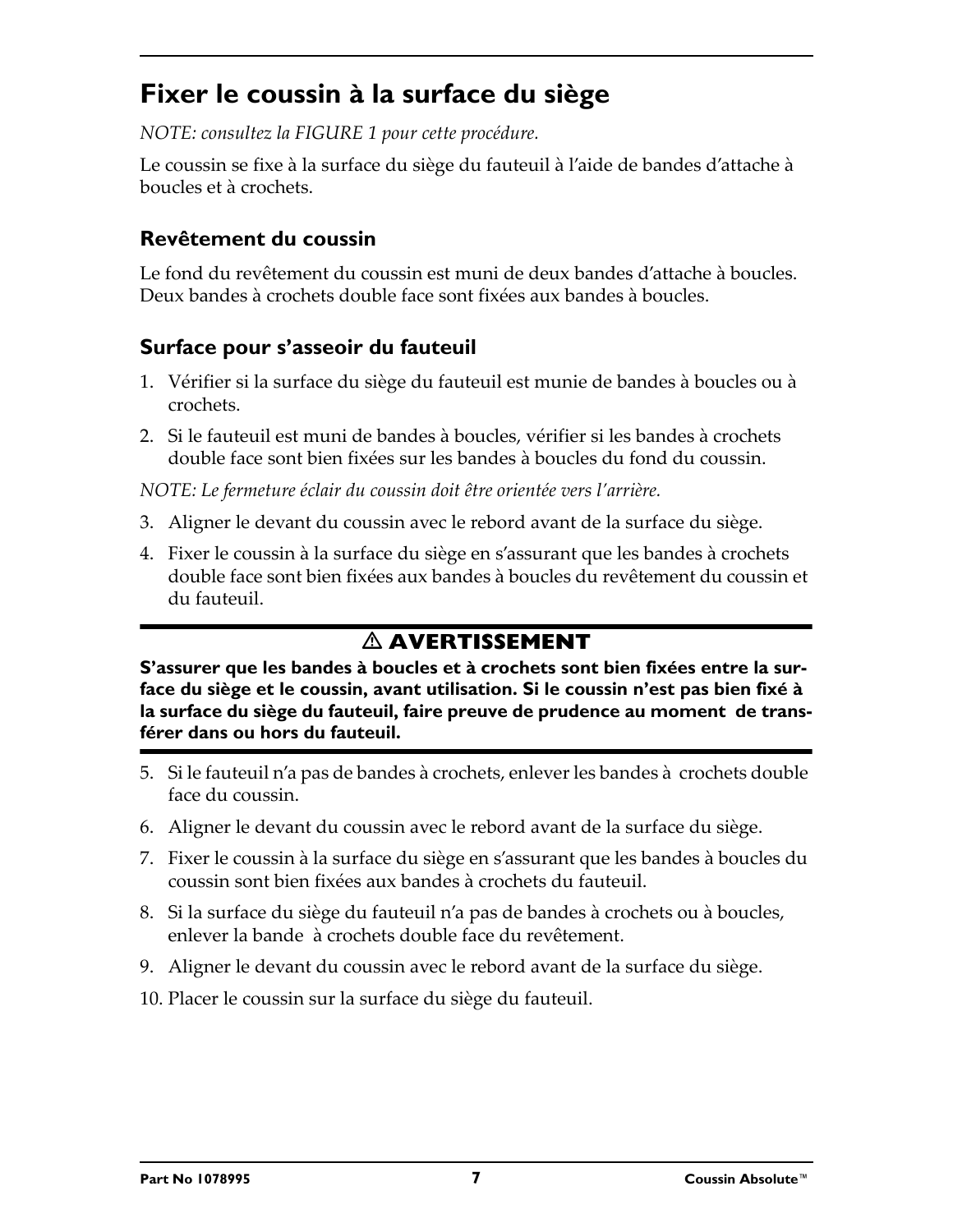

**FIGURE 1** [Fixer le coussin à la surface du siège](#page-6-0)

### <span id="page-7-0"></span>**Utiliser le coussin Absolute**

Si l'utilisateur trouve le coussin inconfortable ou a de la difficulté à maintenir une position stable, les vérifications suivantes doivent être faites:

- 1. Si l'utilisateur pèse plus de 250 lbs. (113.4 kg), vérifier si la personne écrase la mousse de façon à ce que le coussin ne procure ni support ni soulagement de la pression.
- 2. Vérifier si le coussin est bien orienté. L'arrière de la mousse moulée est marquée du mot "BACK" (arrière). Lorsque le revêtement est bien installé, la fermeture éclair est orientée vers l'arrière.
- 3. Si le coussin est vieux, le coussin peut ne pas fournir de support et doit être changé.

### **Revêtement**

#### **ATTENTION**

**Le revêtement est conçu pour protéger la mousse contre l'incontinence et pour assurer le retardement de la propagation du feu: le coussin ne doit pas être utilisé sans son revêtement. Si le revêtement est usé, le remplacer.**

### **Nettoyage**

#### **ATTENTION**

**Laver à la machine à l'eau froide, au cycle délicat, avec un savon doux. Ne pas utiliser d'assouplisseur ni d'eau de javel. Faire sécher à la machine à faible température ou à l'air.**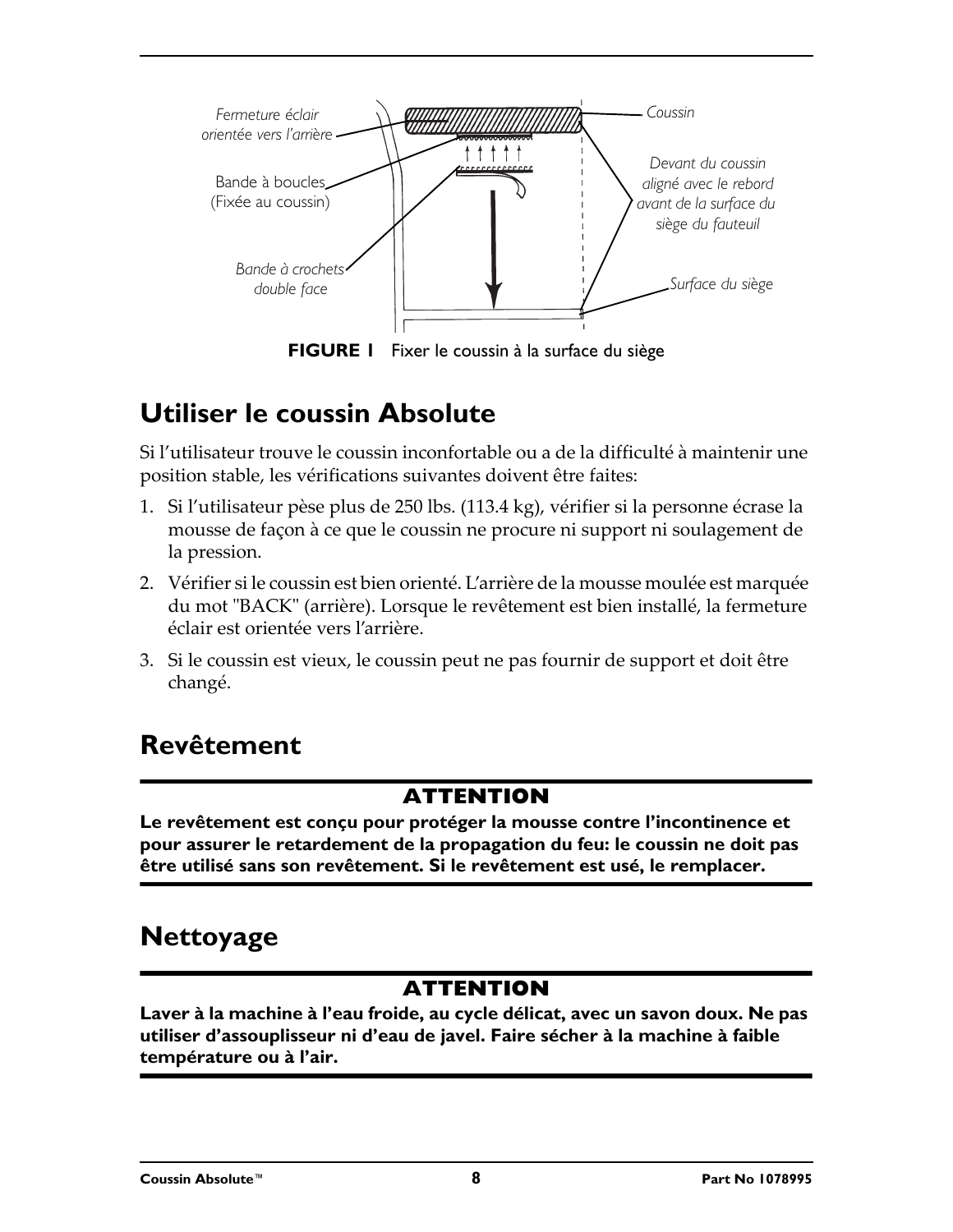### **Coussin**

#### **ATTENTION**

**Essuyer les surfaces avec un linge doux humide. NE PAS immerger le coussin dans l'eau. Si la mousse du coussin devient souillée à cause de l'incontinence, le coussin doit être remplacé, car la mousse est absorbante et ne peut être nettoyée.**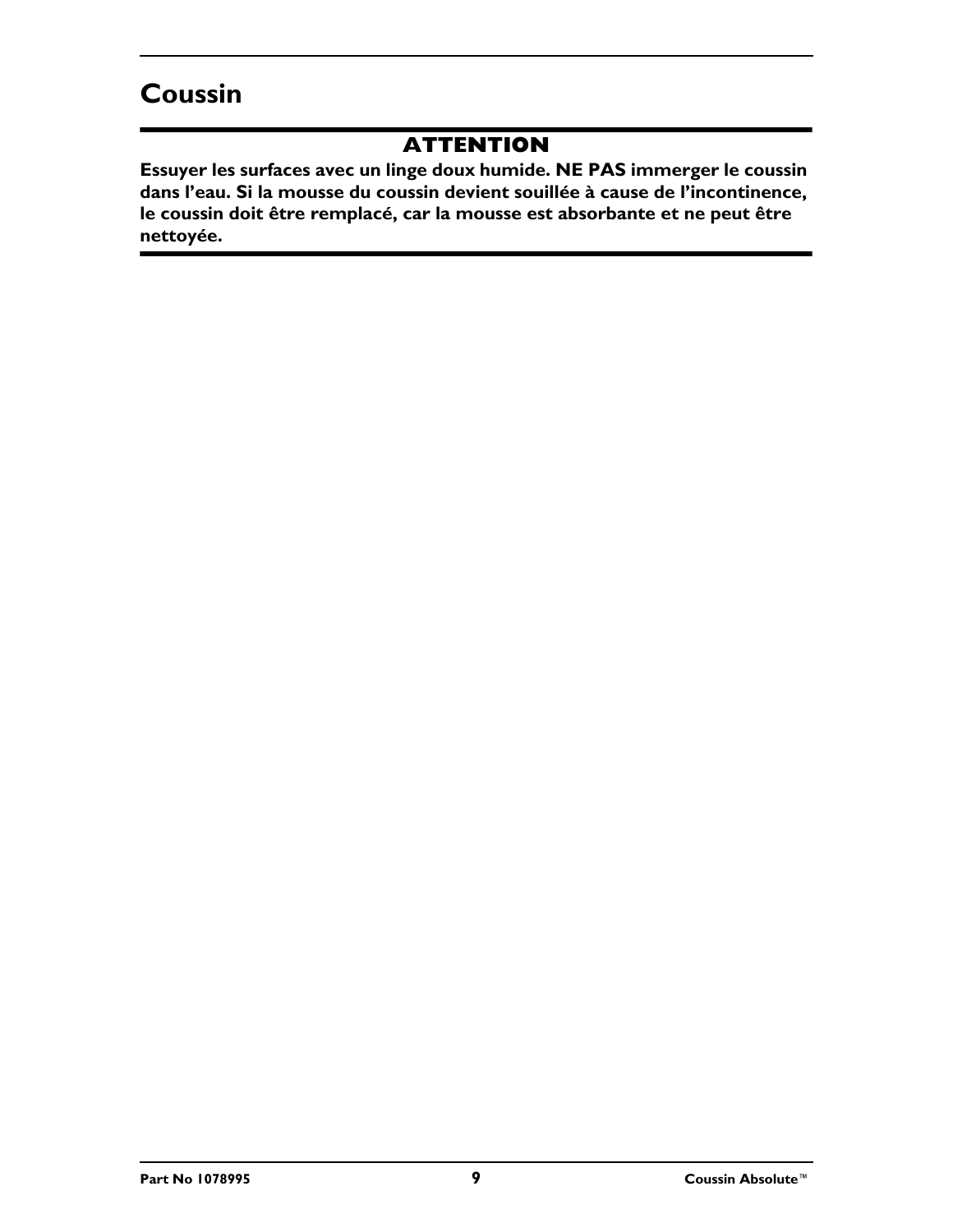# **GARANTIE LIMITÉE POUR LES ÉTATS-UNIS**

#### **REMARQUE: LA GARANTIE CI-DESSOUS A ÉTÉ RÉDIGÉE EN ACCORD AVEC LA LOI FÉDÉRALE APPLICABLE SUR LES PRODUITS FABRIQUÉS APRÈS LE 4 JUILLET 1975.**

**Cette garantie est valable pour l'acheteur/utilisateur initial de nos produits seulement.** 

**Cette garantie vous donne des droits légaux spécifiques. D'autres droits variant d'un État (provinces) à l'autre peuvent se rajouter.**

**INVACARE garantit ce produit contre tout défaut de fabrication ou défaut dans le matériel pour une période d'un (1) an d'utilisation par l'acheteur initial. Tous les revêtements sont garantis pour une période de 90 jours seulement. Si, durant cette période, ce produit devait être reconnu défectueux, il sera réparé ou remplacé, suivant le choix d'INVACARE. Cette garantie ne comprend pas les frais de main-d"oeuvre ou frais de transport encourus pour l'installation des pièces de remplacement ou la réparation de tel produit. La seule et unique obligation d'INVACARE et votre seul recours selon cette garantie se limite au remplacement et/ou à la réparation du produit.**

**Pour le service, contacter le fournisseur qui vous a vendu le produit Invacare. Si vous n'êtes pas satisfait du service, écrire directement à Invacare, à l'adresse indiquée à la dernière page. Fournir le nom du fournisseur, l'adresse, le numéro de modèle et la date d'achat du produit, en indiquant la nature du défaut et le numéro de série du produit s'il y a lieu.**

**Invacare émettra une autorisation de retour. Les pièces ou unités défectueuses doivent être retournées pour inspection, en identifiant le numéro de série, s'il y a lieu, dans les trente (30) jours suivant la date d'autorisation de retour. Ne pas retourner un produit à l'usine avant d'avoir obtenu notre consentement. Les envois payables sur réception seront refusés; veuillez payer les frais d'envoi.** 

**RESTRICTIONS : LA PRÉSENTE GARANTIE NE S'APPLIQUE PAS AUX PRODUITS DONT LE NUMÉRO DE SÉRIE A ÉTÉ MODIFIÉ OU EFFACÉ, AUX PRODUITS MAL ENTRETENUS, ACCIDENTÉS OU UTILISÉS, ENTRETENUS OU ENTREPOSÉS DE FAÇON INAPPROPRIÉE, AUX PRODUITS POUR USAGE COMMERCIAL OU EN ÉTABLISSEMENT DE SANTÉ, AUX PRODUITS MODIFIÉS SANS LE CONSENTEMENT ÉCRIT D'INVACARE INCLUANT, MAIS SANS S'Y LIMITER, LA MODIFICATION AVEC DES PIÈCES OU ACCESSOIRES NON AUTORISÉS; DES PRODUITS ENDOMMAGÉS PAR DES RÉPARATIONS FAITES SANS L'APPROBATION D'INVACARE, OU AUX PRODUITS ENDOMMAGÉS DANS DES CIRCONSTANCES AU-DELÀ DU CONTRÔLE D'INVACARE, ET CETTE DÉTERMINATION DÉPEND UNIQUEMENT DE INVACARE. LA GARANTIE NE S'APPLIQUE PAS AUX PROBLÈMES DÉCOULANT DE L'USURE NORMALE OU DU NON-RESPECT DE CES DIRECTIVES.**

**LA PRÉSENTE GARANTIE EST EXCLUSIVE ET REMPLACE TOUTES LES AUTRES GARANTIE, LES GARANTIES IMPLICITES, S'IL Y A LIEU, INCLUANT LA GARANTIE DE COMMERCIALISATION ET D'AJUSTEMENT DANS UN BUT PARTICULIER, ET LE RECOURS POUR VIOLATION DE QUELCONQUE GARANTIE IMPLICITE DOIT SE LIMITER À LA RÉPARATION OU AU REMPLACEMENT DU PRODUIT DÉFECTUEUX CONFORMÉMENT AUX PRÉSENTS TERMES. L'APPLICATION DE TOUTE GARANTIE IMPLICITE NE DOIT PAS SE PROLONGER AU-DELA DE LA DURÉE DE LA PRÉSENTE GARANTIE INVACARE NE SERA PAS TENU RESPONSABLE POUR TOUT DOMMAGE-INTÉRÊT ACCESSOIRE OU INDIRECT.**

**CETTE GARANTIE DEVRA ÊTRE ÉLARGIE POUR RÉPONDRE AUX LOIS ET AUX RÈGLEMENTS DES ÉTATS (PROVINCES).**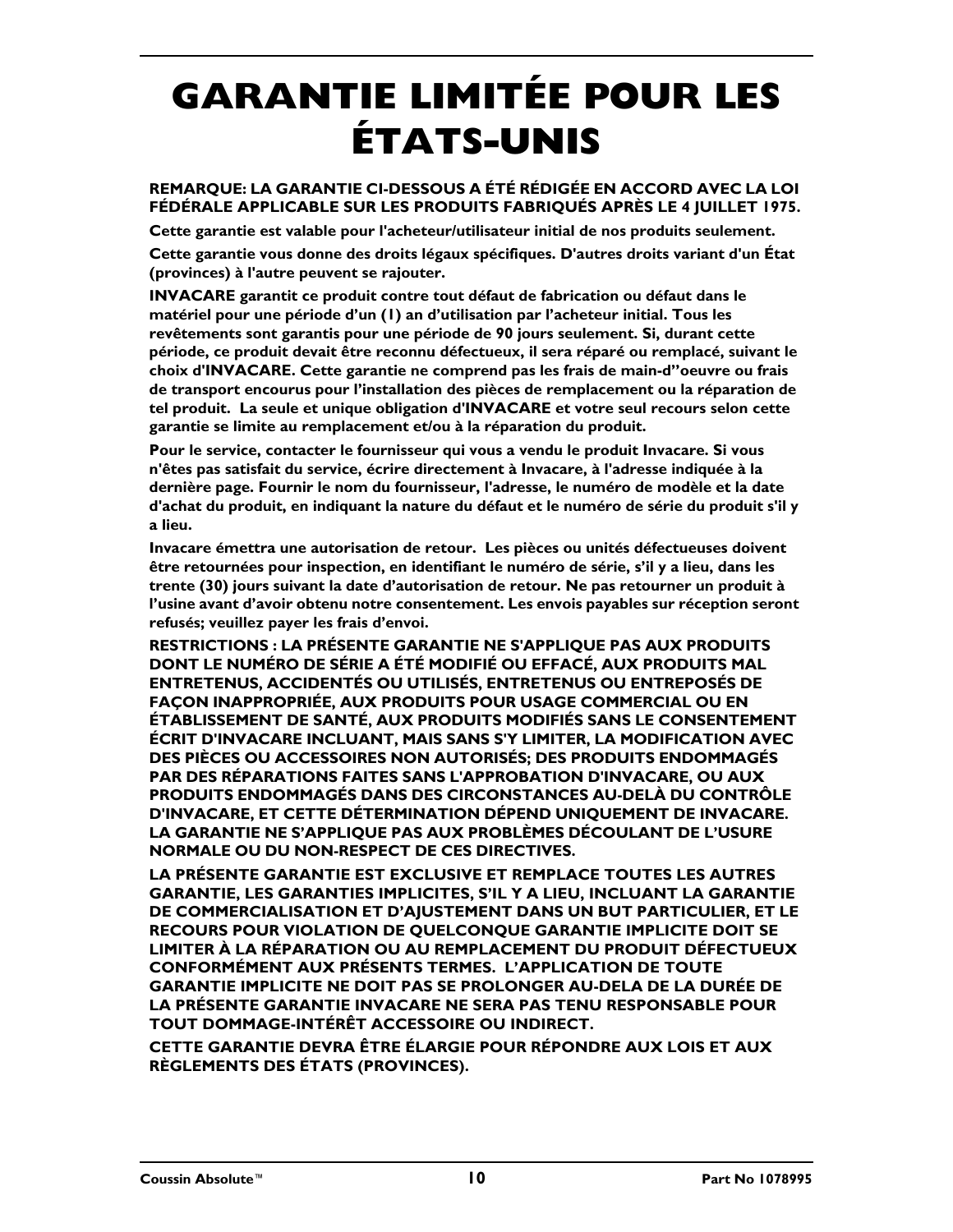**Instrucciones de armado, instalación y operación**



Yes, you can:

#### **CONSERVE ESTAS INSTRUCCIONES**

*NOTA: Revise TODAS las partes por si sufrieron daños durante el envío. Si así fuera, NO use la unidad. Comuníquese con su distribuidor/empresa de transportes para obtener mayores instrucciones.*

## **RESUMEN DE SEGURIDAD**

A fin de instalar, ensamblar y operar en forma segura el Cojín Absolute es FUNDAMENTAL acatar las siguientes instrucciones:

#### **ADVERTENCIA**

**NO use este equipo sin antes haber leído y comprendido estas instrucciones. Si no entiende las advertencias, precauciones e instrucciones, comuníquese con su distribuidor antes de usar el equipo, de lo contrario podría sufrir lesiones o dañar la unidad.**

**Revise todas las partes por si sufrieron daños durante el envío y pruébelas antes de usar el equipo. Si detecta daños, NO use la unidad. Comuníquese con su distribuidor para obtener mayores instrucciones.**

**El Cojín Absolute NO ESTÁ diseñado para usarse en el tratamiento de úlceras causadas por presión, ni por personas con riesgo de padecer dichas úlceras.**

**Consulte a su terapeuta o médico si tiene dudas sobre el alivio de peso, la forma de revisar el estado de su propia piel, o sobre sus limitaciones y necesidades individuales.**

**La información contenida en este documento está sujeta a cambios sin previo aviso.**

**Cerciórese de que los sujetadores de gancho y ojo estén firmemente unidos entre la superficie del asiento y el cojín antes de usarlo.**

**Los productos Invacare están específicamente diseñados y fabricados para ser usados conjuntamente con los accesorios Invacare. Los accesorios diseñados por otros fabricantes no han sido testeados por Invacare y no se recomienda su utilización con productos Invacare.**

#### **ADVERTENCIA DE INSTALACIÓN**

**Después de realizar CUALQUIER ajuste, reparación o mantenimiento, y antes de usar la unidad, cerciórese de que todos los accesorios de conexión estén firmemente apretados - de lo contrario podría sufrir lesiones o dañar la unidad.**

**Para obtener más información sobre los productos, partes y servicios de Invacare, visite el sitio www.invacare.com**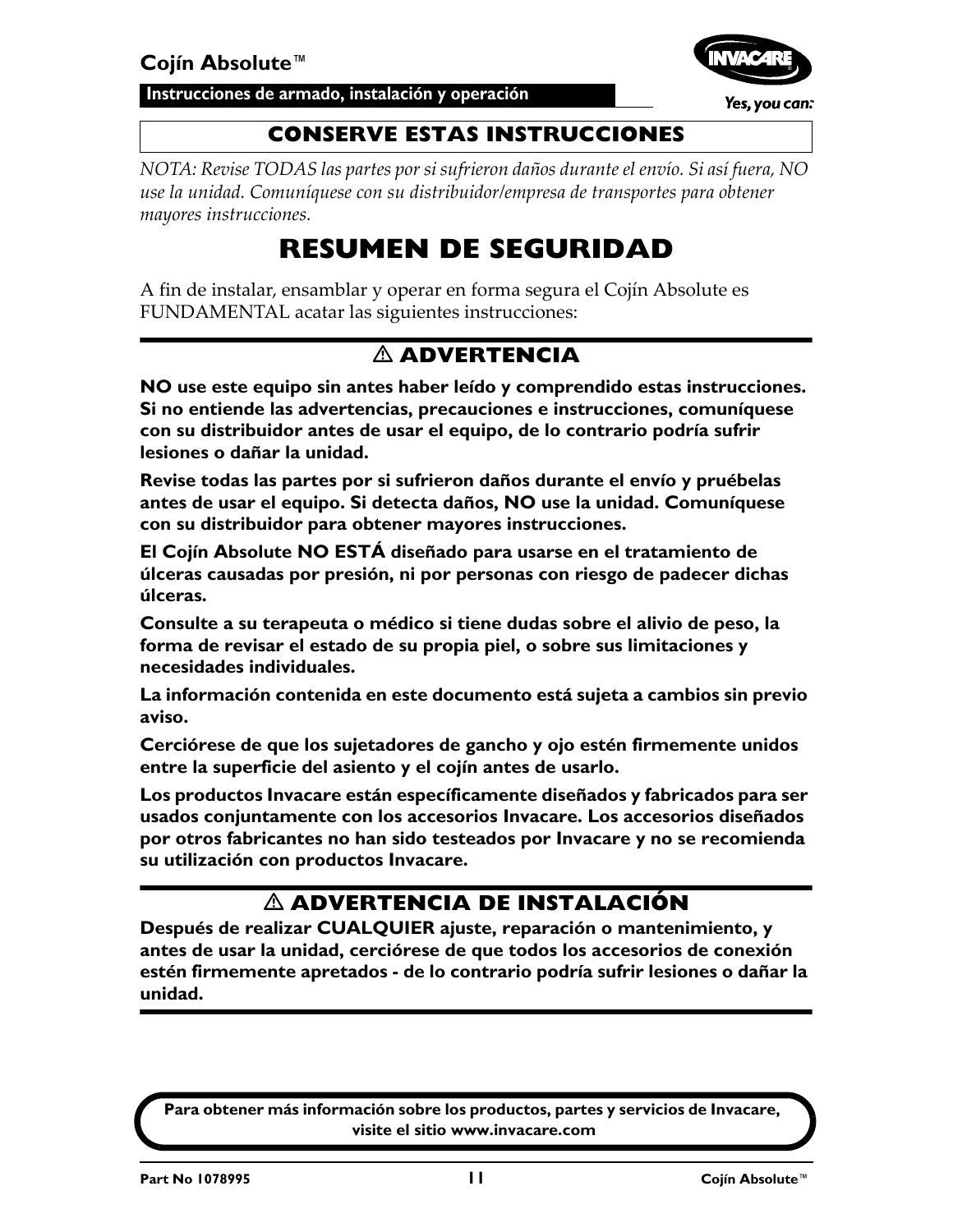### **Introducción**

El Cojín Absolute está diseñado para brindar al usuario estabilidad pélvica y comodidad. Su funda está hecha de una tela impermeable que protege la espuma.

### <span id="page-11-0"></span>**Conexión del cojín a la superficie del asiento**

*NOTA: Para este procedimiento, diríjase a la [FIGURA 1.](#page-12-0)*

El cojín va unido a la superficie del asiento en la silla de ruedas mediante sujetadores de gancho y ojo.

#### **Funda del cojín**

La parte inferior de la funda del cojín viene con dos tiras en la parte del **ojo** del sujetador.

Unidas a la parte del ojo van dos tiras con gancho reversible.

#### **Superficie del asiento de la silla de ruedas**

- 1. Determine si la superficie del asiento en la silla de ruedas tiene tiras de unión con gancho u ojo.
- 2. Si tiene tiras de unión con ojo, verifique que las tiras con gancho reversible estén firmemente afianzadas a las tiras de unión con ojo en la parte inferior del cojín.

*NOTA: El cierre del cojín siempre debe quedar orientado hacia atrás.*

- 3. Alinee el borde delantero del cojín con el borde delantero de la superficie del asiento.
- 4. Asegure el cojín a la superficie del asiento, cerciorándose de que el gancho reversible quede firmemente unido a las tiras con ojo en la funda del cojín y de la silla de ruedas.

### **ADVERTENCIA**

**Cerciórese de que los sujetadores de gancho y ojo estén firmemente unidos entre la superficie del asiento y el cojín antes de usarlo. Si el cojín no está asegurado a la superficie del asiento, se deberá tener cuidado al sentarse y pararse de la silla de ruedas.**

- 5. Si la silla de ruedas tiene tiras de unión con gancho, retire del cojín las tiras con gancho reversible.
- 6. Alinee el borde delantero del cojín con el borde delantero de la superficie del asiento.
- 7. Asegure el cojín a la superficie del asiento, cerciorándose de que las tiras con ojo en la funda del cojín estén firmemente unidas a las tiras con gancho en la silla.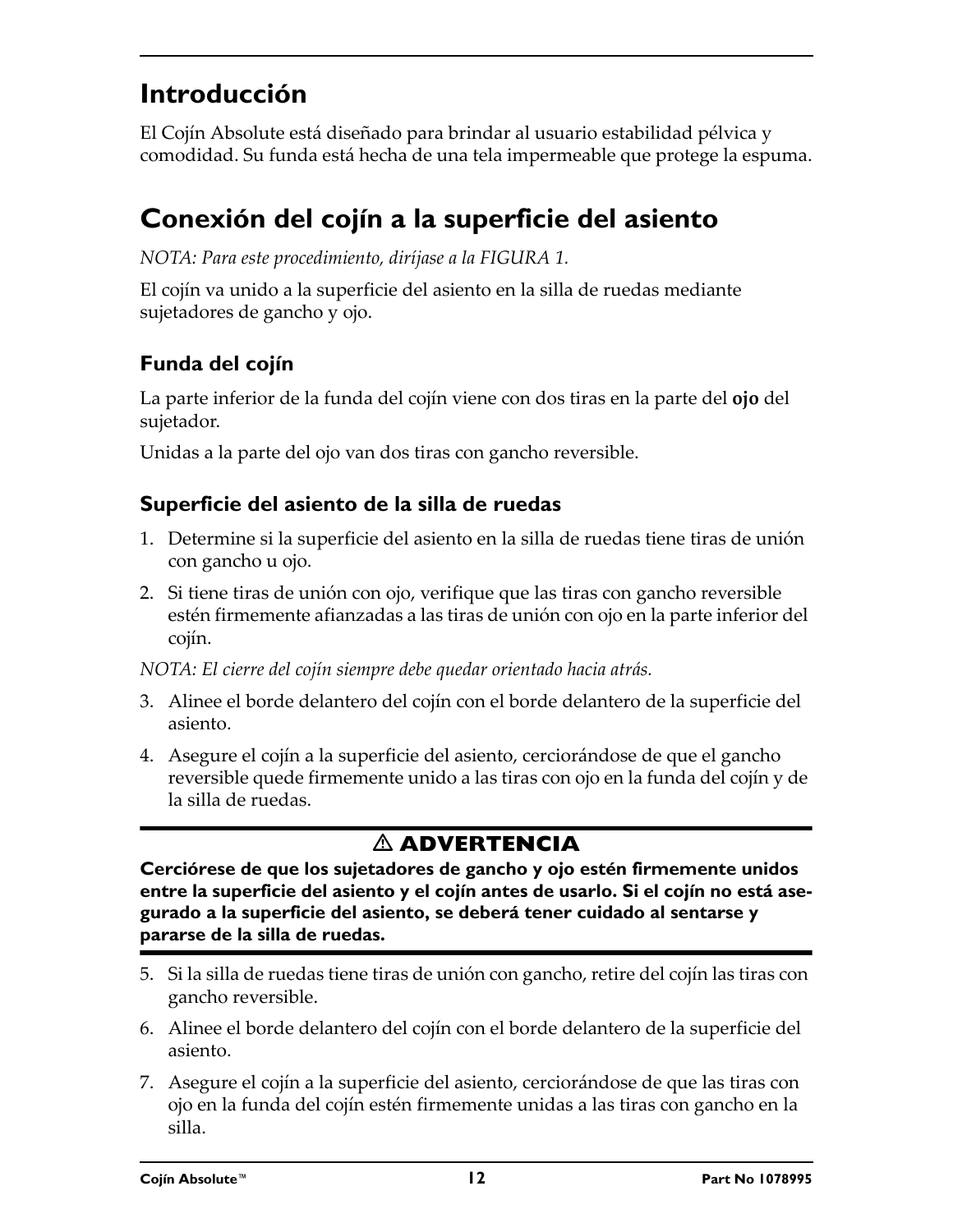- 8. Si la superficie del asiento de la silla de ruedas no tiene tiras de unión con gancho ni ojo, retire el gancho reversible de la parte inferior de la funda.
- 9. Alinee el borde delantero del cojín con el borde delantero de la superficie del asiento.
- 10. Coloque el cojín en la superficie del asiento en la silla de ruedas.



**FIGURA 1** [Conexión del cojín a la superficie del asiento](#page-11-0)

## <span id="page-12-0"></span>**Uso del cojín Absolute**

Si el usuario encuentra incómodo el cojín o le es difícil mantener una postura estable, se deberá hacer lo siguiente:

- 1. Si el usuario pesa más de 250 lbs. (113.4 kg), verifique que éste no comprima la espuma de modo tal que ésta no proporcione apoyo ni alivie la presión.
- 2. Verifique que el cojín esté correctamente orientado. La superficie posterior de la espuma moldeada está marcada con la palabra "BACK". La funda está correctamente instalada cuando el cierre se encuentra en la parte posterior del cojín.
- 3. Si el cojín es antiguo, es posible que ya no brinde apoyo y deberá reemplazarse.

## **Funda**

### **PRECAUCIÓN**

**La funda está diseñada para proteger la espuma contra la incontinencia del usuario y para brindar un cierto grado de pirorresistencia, por lo que el cojín no debe usarse sin su funda. Reemplace la funda si está deteriorada.**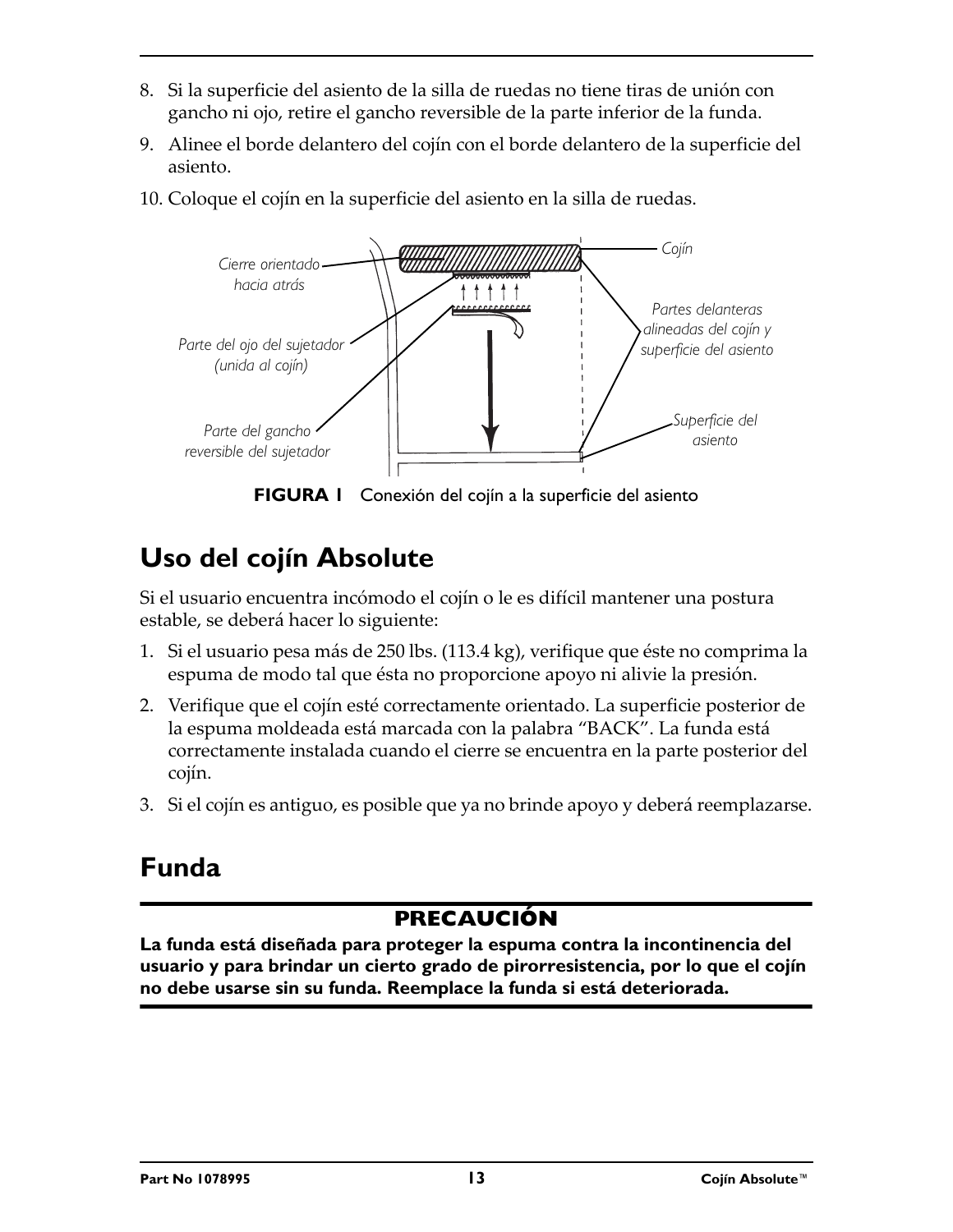### **Limpieza**

#### **PRECAUCIÓN**

**Lave a máquina la funda del cojín, en agua fría, a ciclo lento y con detergente suave. NO use suavizantes ni blanqueadores de tela. Séquela a máquina o al aire libre.**

### **Cojín**

#### **PRECAUCIÓN**

**Limpie las superficies con un paño levemente humedecido. NO sumerja el cojín en agua. Si la espuma se contamina debido a la incontinencia, reemplácela, pues es absorbente y no se puede limpiar.**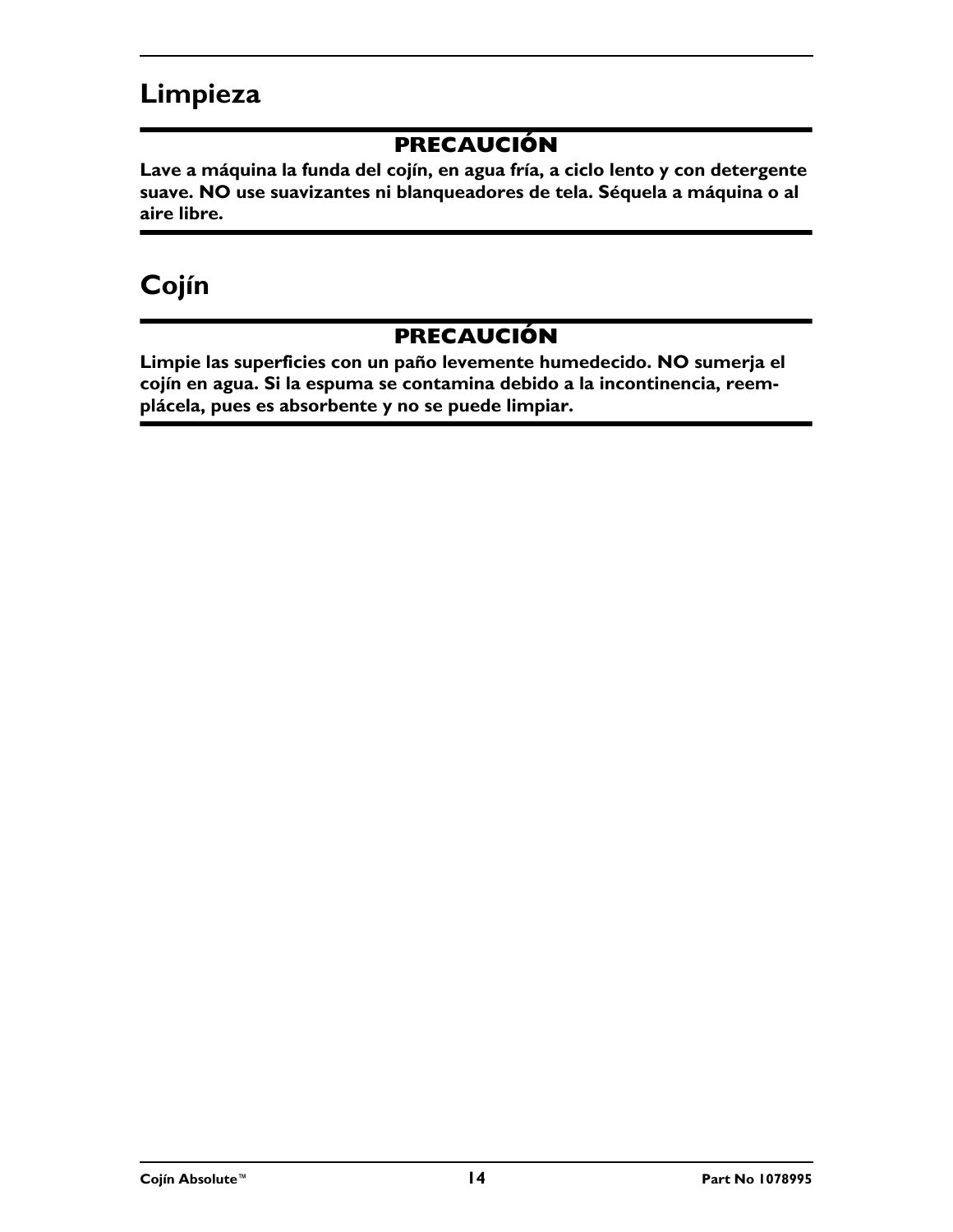# **GARANTÍA LIMITADA PARA LOS ESTADOS UNIDOS**

#### **NOTA: LA SIGUIENTE GARANTÍA HA SIDO REDACTADA PARA CUMPLIR CON LAS LEYES FEDERALES APLICABLES A PRODUCTOS FABRICADOS DESPUÉS DEL 4 DE JULIO DE 1975.**

**Esta garantía sólo es válida para el comprador/usuario original de nuestros productos.**

**Esta garantía le otorga derechos específicos, y es posible que usted también tenga otros derechos legales que pueden variar de una jurisdicción a otra.**

**Invacare garantiza al comprador original que este producto no presentará defectos de material ni mano de obra durante un (1) año. Todas las fundas tienen una garantía de 90 días solamente. Si durante este período de vigencia de la garantía se demuestra que el producto presenta algún defecto, Invacare, a su criterio, lo reparará o reemplazará. Esta garantía no incluye los gastos por mano de obra ni envío en los cuales se incurra por la instalación de los repuestos o la reparación del producto. La única obligación de Invacare y la única solución para el comprador bajo esta garantía se limitará a dichas reparaciones y/o reemplazo.**

**Para obtener el servicio de garantía, comuníquese con el distribuidor a quien adquirió el producto Invacare. En caso de que usted no quede satisfecho con el servicio de garantía, escríbanos directamente a Invacare a la dirección que aparece en la contraportada. Indique el nombre y dirección del distribuidor, el número de modelo y la fecha de compra del producto; señale la naturaleza del defecto y adjunte el número de serie del producto si lo tuviera.**

**Invacare Corporation le asignará una autorización de devolución. Envíe la unidad o las partes para ser revisadas adjuntando su número de serie, si corresponde, como identificación dentro de treinta (30) días a partir de la fecha de autorización de la devolución. NO devuelva el producto a la fábrica sin antes contar con nuestra autorización. No se aceptan envíos con entrega contra reembolso (C.O.D). Devuelva el producto con flete prepagado.**

**LIMITACIONES Y EXCLUSIONES: LA PRESENTE GARANTÍA NO SE APLICARÁ A PRODUCTOS CUYO NÚMERO DE SERIE HAYA SIDO RETIRADO O ESTROPEADO, A PRODUCTOS AFECTADOS POR USO NEGLIGENTE, ACCIDENTES, USO INCORRECTO, MANTENIMIENTO O ALMACENAMIENTO INADECUADOS, USO COMERCIAL O INSTITUCIONAL, A PRODUCTOS MODIFICADOS SIN LA AUTORIZACIÓN EXPRESA Y POR ESCRITO DE INVACARE, INCLUYENDO, PERO SIN LIMITARSE A ELLO, MODIFICACIONES MEDIANTE EL USO DE PARTES O ACCESORIOS NO AUTORIZADOS; PRODUCTOS DAÑADOS POR REPARACIONES EFECTUADAS A ALGÚN COMPONENTE SIN LA APROBACIÓN ESPECÍFICA DE INVACARE, O A PRODUCTOS DAÑADOS POR CIRCUNSTANCIAS QUE ESCAPAN AL CONTROL DE INVACARE, Y DICHA EVALUACIÓN PERTINENTE SERÁ DETERMINADA EXCLUSIVAMENTE POR INVACARE. ESTA GARANTÍA NO CUBRE LOS PROBLEMAS QUE SURJAN DEL DESGASTE NORMAL NI LAS FALLAS QUE OCURRAN POR NO ACATAR ESTAS INSTRUCCIONES.**

**ESTA GARANTÍA EXPRESA ES EXCLUSIVA Y REEMPLAZA A TODAS LAS DEMÁS GARANTÍAS, YA SEAN EXPRESAS O IMPLÍCITAS, INCLUYENDO TODAS LAS GARANTÍAS IMPLÍCITAS DE COMERCIABILIDAD E IDONEIDAD PARA UN FIN O USO EN PARTICULAR, Y LA ÚNICA SOLUCIÓN POR EL INCUMPLIMIENTO DE CUALQUIER GARANTÍA SE LIMITARÁ A LA REPARACIÓN O REEMPLAZO DEL PRODUCTO DEFECTUOSO, CONFORME A LOS TÉRMINOS ESTABLECIDOS EN ESTA GARANTÍA. LA APLICACIÓN DE CUALQUIER GARANTÍA IMPLÍCITA NO SE EXTENDERÁ MÁS ALLÁ DEL PERÍODO DE VIGENCIA DE ESTA GARANTÍA EXPRESA. INVACARE NO SERÁ RESPONSABLE POR DAÑOS CONSECUENTES O INCIDENTALES DE NINGÚN TIPO.**

**ESTA GARANTÍA SE EXTENDERÁ PARA CUMPLIR CON LAS LEYES Y REQUISITOS ESTATALES/PROVINCIALES.**